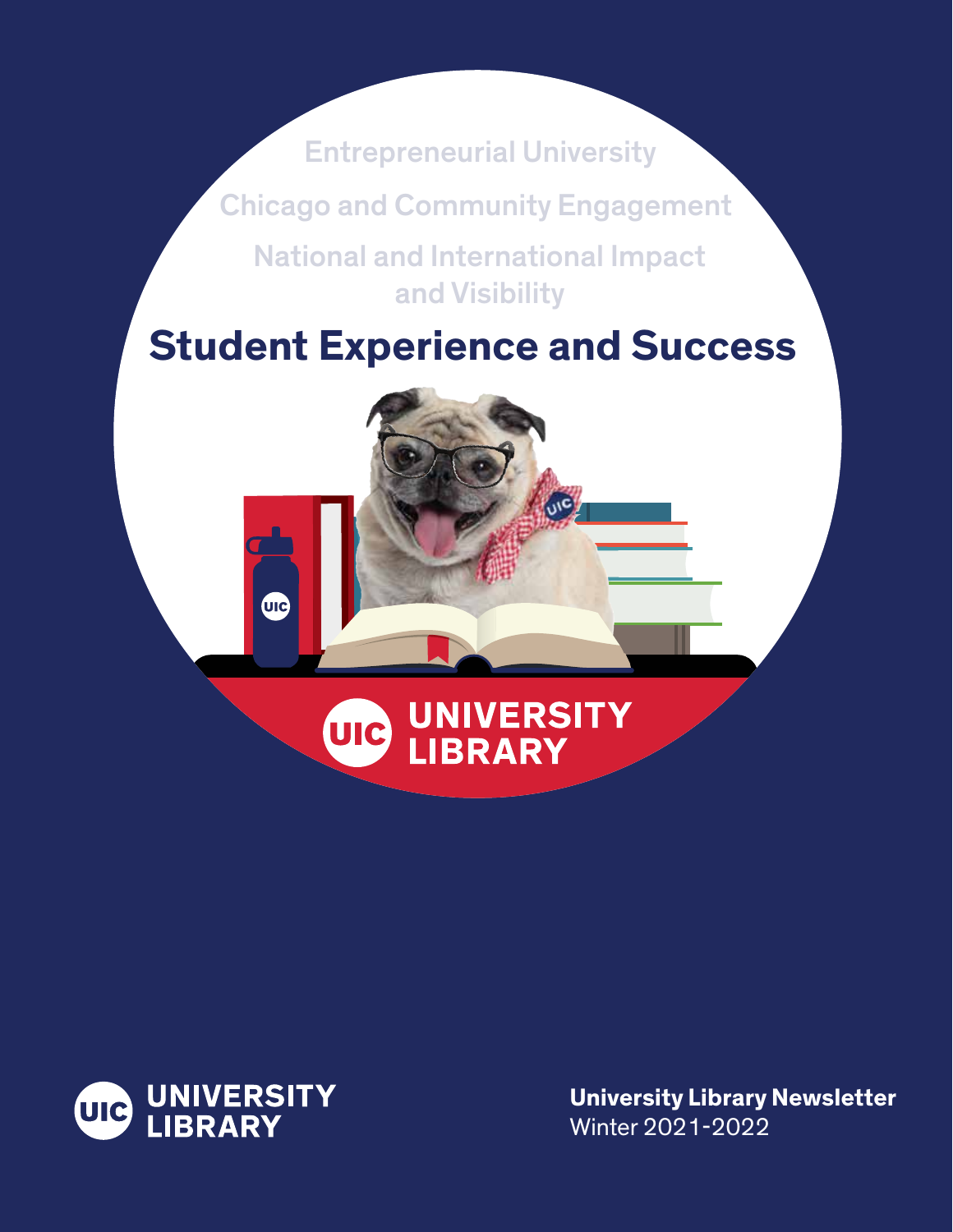**INIVERSITY OF ILLINOIS AT CHIC** 

**Special thanks** to

# Who's that dog? @UICLibrary #AmbassaDogBob



Just a fr

Assistant to the Dean Valerie Hill and Senior Library lending us her own little specialist Nancy Malinowski when Bob visited the library treasure, Bob.<br>Iibrary for an AmbassaDogBob photo shoot. Library for an AmbassaDogBob photo shoot. Photo: Miguel Vazquez.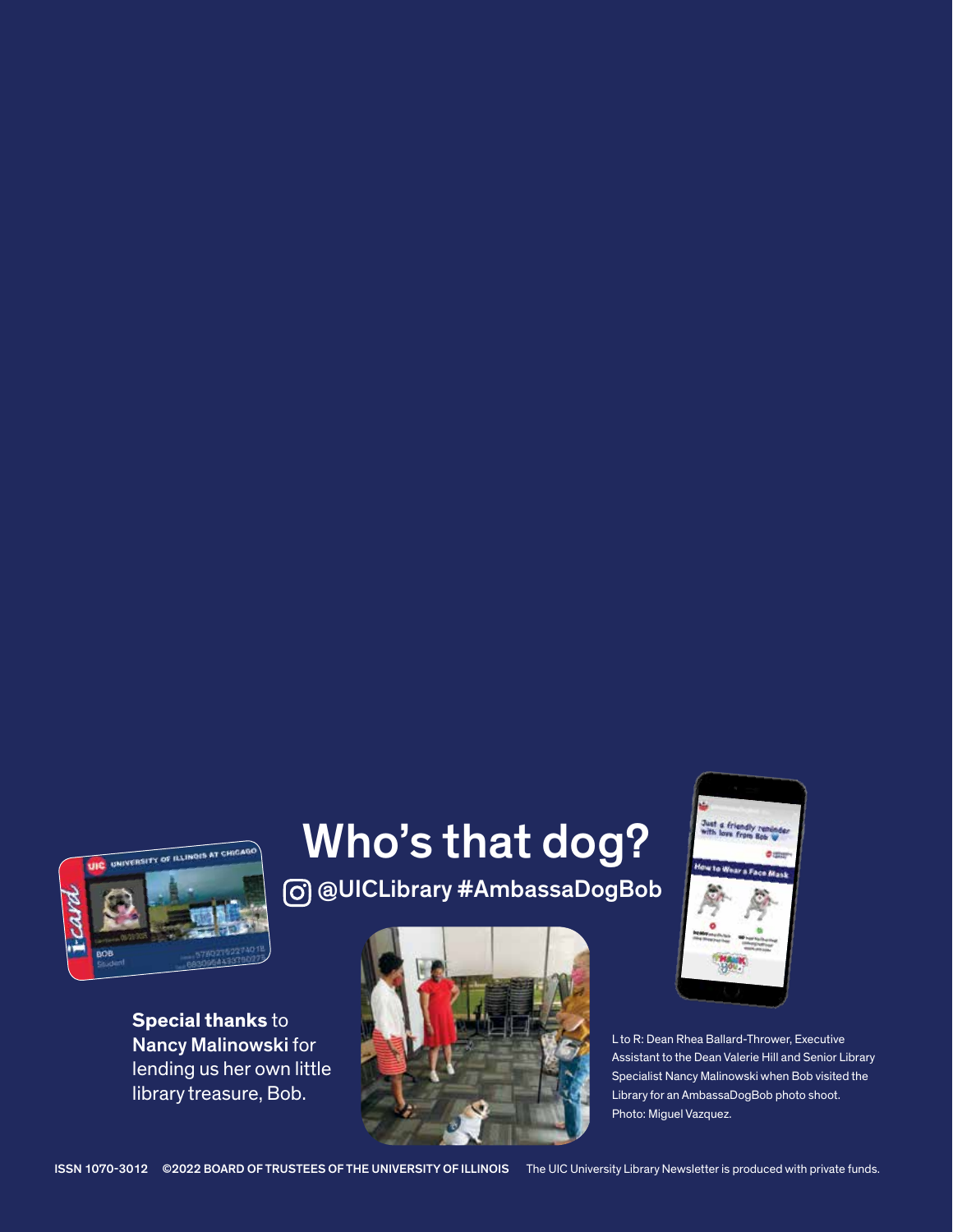Entrepreneurial University Chicago and Community Engagement National and International Impact and Visibility

# **Student Experience and Success**



# dent Experience and Success - "Hi, I Focus on Student Experience and Success - "**Hi, I'm Bob!"**

The UIC University Library is taking the concept of the "library cat" to a whole new level with our very own "AmbassaDogBob!" The adorable pug, owned in real life by Senior Library Specialist Nancy Malinowski, initially appeared on the Library's Instagram account at the beginning of the fall 2021 semester. A dog lover (and owner), University Librarian and Dean of Libraries Rhea Ballard-Thrower thought it would be fun for UIC's undergraduate students to learn about the Library's many resources and services from a canine mascot. Many sophomores returning to UIC in the fall hadn't yet experienced "college life" in person and were not yet fully oriented to campus due to COVID-19 pandemic shutdowns. We hope that AmbassaDogBob has been a bright light during an otherwise very challenging time for our students. Above AmbassaDogBob's photo are Chancellor Amiridis's recently refreshed 2021-2022 Strategic Priorities for UIC. In this edition of our newsletter, we focus on "Student Experience and Success" and how the Library supports this important initiative. As stated on the Chancellor's website, "Students are at the center of UIC's mission and its success. We will create an inclusive and innovative learning environment where all students are supported, equipped for success in their academic and post-graduate endeavors, and prepared to achieve their full potential." Subsequent newsletter issues will highlight the Library's accomplishments toward achieving the other three strategic priorities.

Read more about UIC's Strategic Priorities: [strategicpriorities.uic.edu/refreshed-strategic-priorities](https://strategicpriorities.uic.edu/refreshed-strategic-priorities)/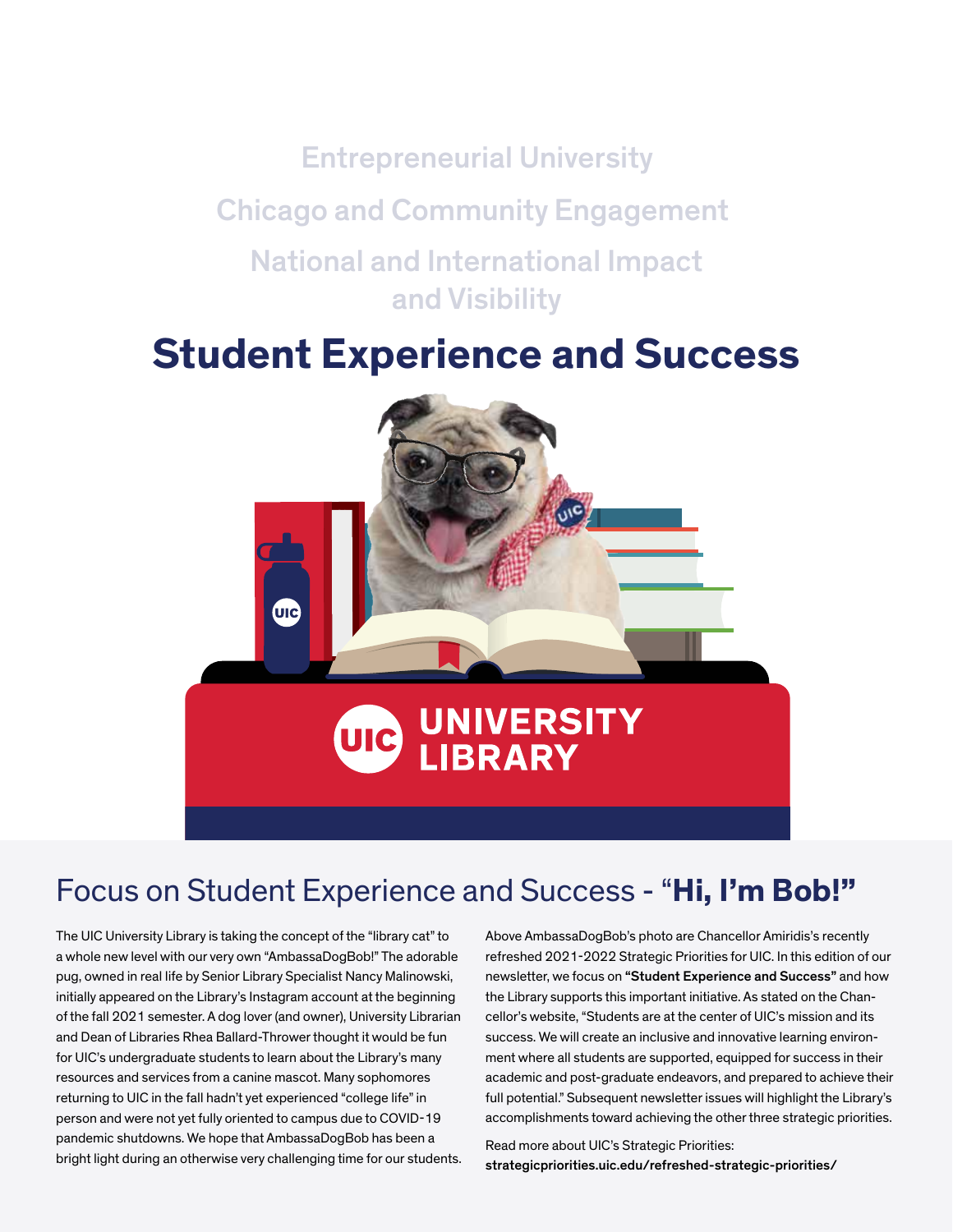### • • • • • • DEAN BALLARD-THROWER! WELCOME

• • • • • • • • • • • • • • •

• "My number one goal  $\bullet$ • is student success. I believe this is why • we do what we do."

•

• • • • • • • • • •

– Dean Rhea — Dean Rhea Ballard-Thrower

### Introducing the University Library's new Dean!

We are so excited to welcome University Librarian and Dean of Libraries Rhea Ballard-Thrower! Prior to joining UIC, Dean Ballard-Thrower was Executive Director of the Howard University Libraries and a tenured professor at the Howard University School of Law. She has also served as Director of the Howard University Law Library, Associate Director at the Georgia State University Law Library, and reference librarian for the Tarlton Law Library at the University of Texas-Austin. Ballard-Thrower has been a legal bibliography instructor, conference presenter and author of many articles on law librarianship. Her current research examines how to direct libraries as campus change agents. In addition to leading the UIC University Library,

Dean Ballard-Thrower holds an affliate faculty position at UIC Law where she teaches Advanced Legal Research using the Inside-Out Prison Exchange Program pedagogy ([insideoutcenter.org/](https://insideoutcenter.org)). In the program, she teaches law students and incarcerated students in the same classes at a correctional facility. Ballard-Thrower holds a Bachelor of Arts degree from the University of Cincinnati, a Master of Information and Library Studies from the University of Michigan and a Juris Doctor from the University of Kentucky College of Law.

Early in fall 2021, UIC Today interviewed Dean Ballard-Thrower about her goals and future plans for the UIC University Library. Read the full interview at [today.uic.edu/uic-library-deans-goals-include-student](https://today.uic.edu/uic-library-deans-goals-include-student)success-social-justice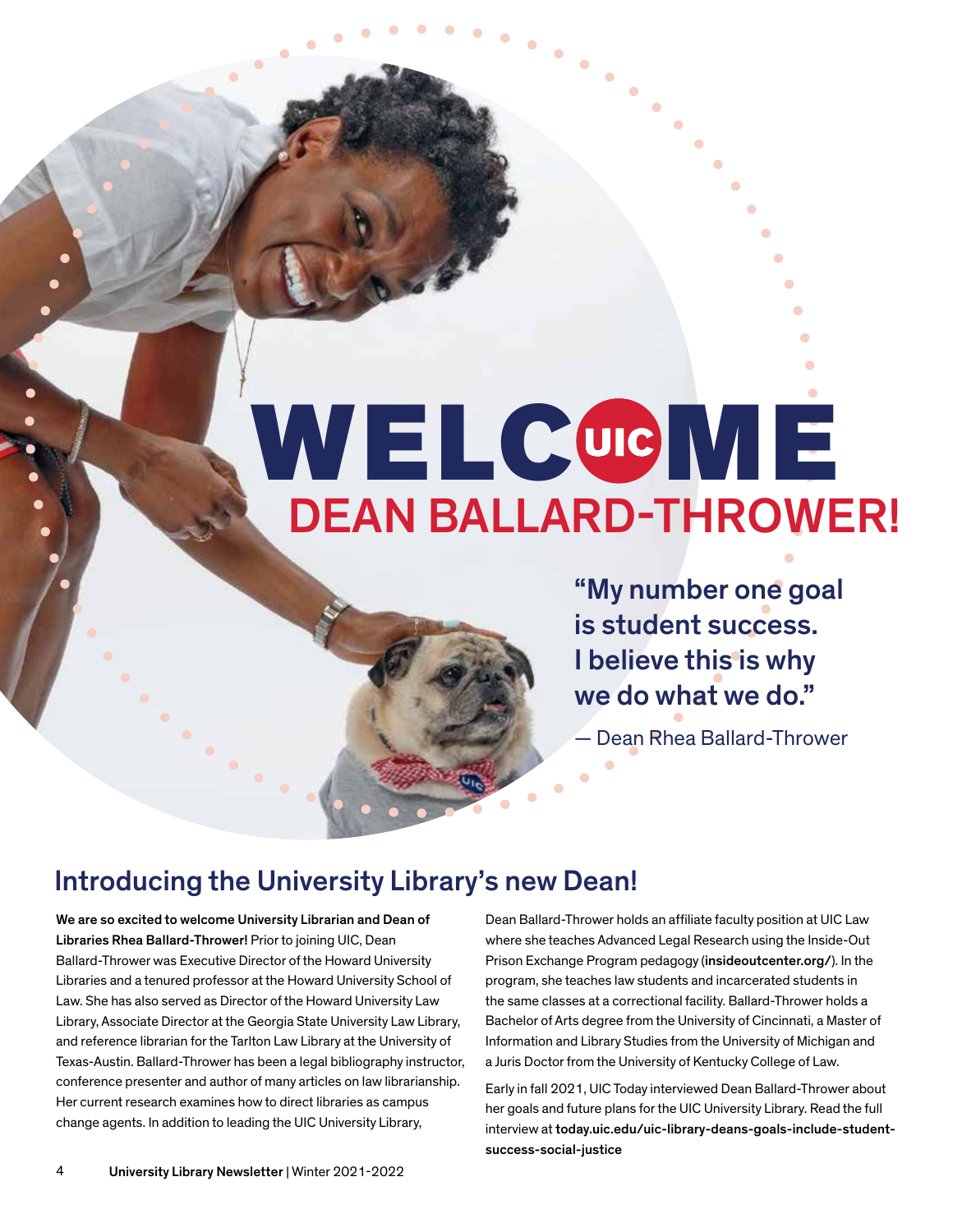# A message from **Dean Rhea Ballard-Thrower**

I was raised in a suburban Ohio town with the streets lined by fence, driveway, house, fence driveway, house, fence, driveway, house…for miles on end. The fences ranged from picket to metal to metal with blue and white inserts which would give you the hope that there was a swimming pool on the other side. But alas, no such luck.

Fencing was not only used for housing separation, but also to gauge how far you were from home. And thus, how much time it would take to get to your house once the streetlights came on before your mother called your name for the third and final time.

My house was easily identifable since my mother was known for the roses which lined our fence from the sidewalk all the way back to the garage. Neighbors would stop during late spring and summer to admire how beautiful the roses were. For passersby, it was as if by magic roses would reappear every spring with bigger and bolder blossoms.

Yet the adults in the Ballard household knew the amount of work, care and dedication it took to get my mom's signature rose display. It wasn't until many decades later that I understood the nurturing my mother gave to the rose garden was with the same emphasis she used for her kindergarten students or her own children at home. Cultivation requires hard work, careful attention and dedication.

When I was offered and accepted the UIC Library deanship, I was mindful of the famous Emerson quote– "To laugh often and much; to win the respect of intelligent people … to leave the world a better place, to know even one life has breathed easier because you have lived, this is to have succeeded."

I look forward to the years ahead where we will work to learn more about each other, to dedicate ourselves to supporting the UIC Library and to help our amazing university community achieve its objectives–one beautiful rose at a time.

Sincerely,

Dean Rhea Ballard-Thrower

• • • • • • • • • •<br>• • • • • • • **OLLEL** • • • •

Photos: Miguel Vazquez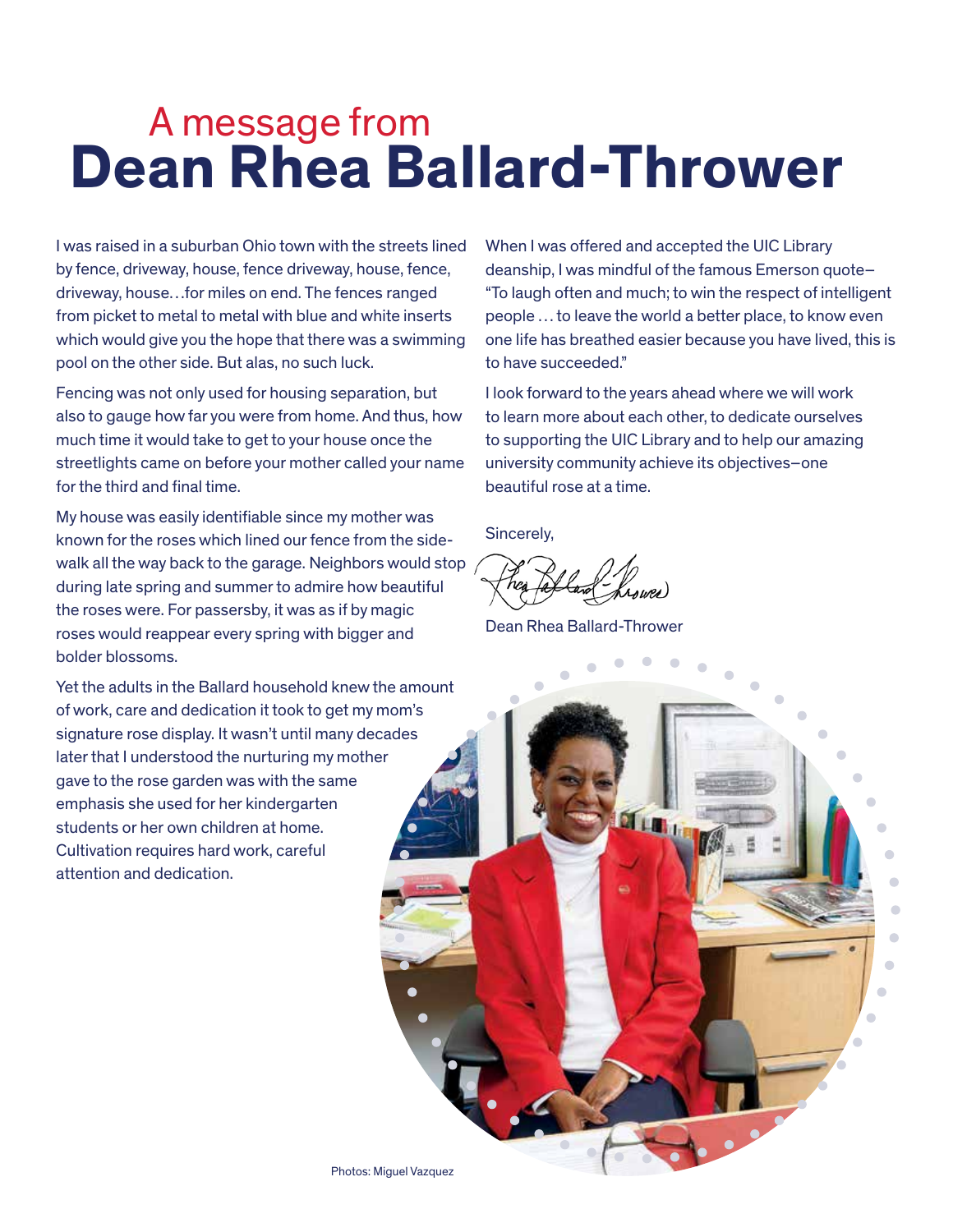# **Celebrating Beverly Allen Day**



On Sept. 7, 2020, the Library of the Health Sciences-Peoria hosted "Beverly Allen Day," an open house celebration and remembrance event and exhibition in honor of Beverly Allen, the trailblazing African American librarian who founded the Library. The day commemorates the 50th anniversary of the arrival of Allen in 1971 to the University of Illinois Peoria School of Medicine, now the UIC College of Medicine at Peoria (UICOMP). The exhibition included special collections materials and a time line depicting Beverly Allen's role in UICOMP's history.

 Allen developed and set in motion her expansive vision of the role of In the early 1970s, African American women had for the frst time been appointed to a few key leadership roles in the still today white-dominated field of library and information science in the U.S. During this time, Beverly Allen not only single-handedly created and developed the Peoria School of Medicine's library collections and services, policies, physical spaces and staffing but did so while also working in another predominantly white and male field—medical education. Over the course of only a few years from 1971-1976, the library as central to the medical school, shaping LHS-Peoria as we know it today. Just 17 days after starting her position as medical librarian, Allen gave the first Peoria School of Medicine Library Orientation to 18 third and fourth year-medical students (17 white men and one woman). By 1976, Allen had grown the medical collections from zero to over 25,000 volumes.

Above: Beverly Allen. Right: UICOMP medical students at the "Grab-and-Go" refreshment table on Beverly Allen Day.

In the first annual report of the Library of the Health Sciences-Peoria, Allen articulated her view that, "Service is the key word in the operation of this library. A store house or clearinghouse of information is not its goal. Rather, Peoria's purpose is to be an integral part of the process of teaching and learning." Today, Allen's legacy is carried on by LHS-Peoria librarians who play an integral role within UICOMP by partnering with faculty and leadership on curriculum development and delivering integrated library instruction. In addition, LHS-Peoria librarians serve the greater Peoria community through vital consumer health education outreach initiatives and programming.

### About Beverly Allen

Beverly Allen was born Nov. 20, 1939 in Kansas City, MO. She earned a bachelor of arts in psychology from the University of Missouri and a master of science in library science from Syracuse University. Allen opened the library doors at the Peoria School of Medicine's early home on the Bradley University campus in 1972. She developed the plans to relocate the library to its current home at the UIC College of Medicine Peoria in 1976. However, a few months prior to the final move, Allen left UICOMP to build on her experience and expertise developing LHS-Peoria to establish the medical library, including a multi-media center, at Morehouse College. She was appointed to a term on the National Library of Medicine's Board of Regents in 1992. Twelve years later, in 2004, she was nominated by then President George W. Bush, confrmed by the U.S. Senate and subsequently appointed to a term on the National Museum and Library Services Board of the Institute of Museum and Library Services (IMLS). She retired from Morehouse College in 2005. Allen passed away in late 2020.

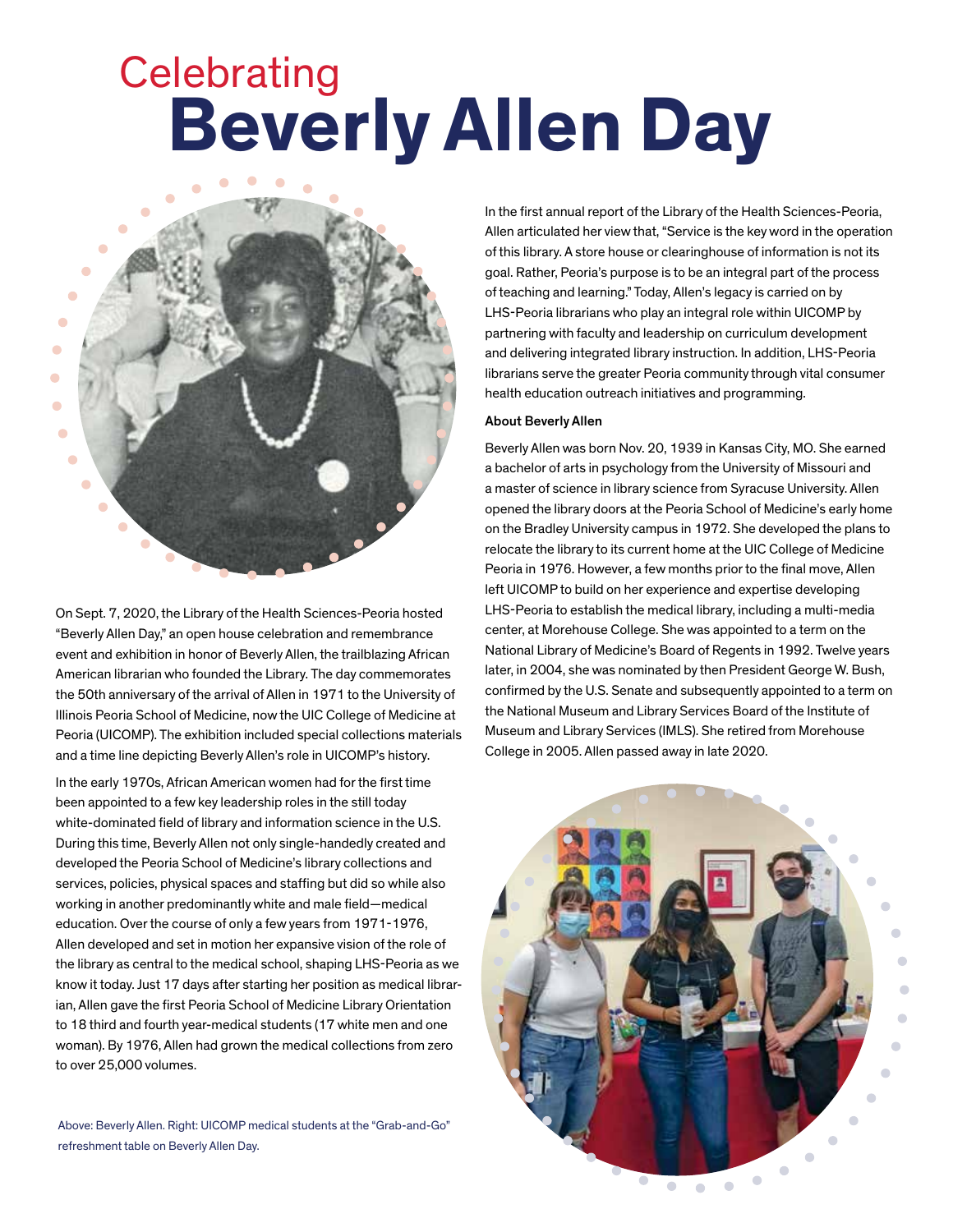Lto R: Daniel Kresnanto, AASIA treasurer, Mohammed Abdul Hadi, AASIA president and Alina Usmani, AASIA executive assistant, introducing the "Imperial Ball" dance event featuring a hip hop performance by the Evo Dance Troupe (including Hadi), on Nov. 19, 2021.





**Year:** Senior **Major:** Accounting **Involvement:** Honors College; Mentor, First Friends **Campus Activities:** President, Asian American Students in Alliance (AASIA); Member, Evo Dance Troupe

# Meet Library Student Worker **Mohammed Abdul Hadi**

and survived his first "Polar Vortex" that winter. Now in his senior year Mohammed Abdul Hadi wasn't planning to study abroad. But after receiving encouragement from his parents to pursue his education in the United States, he decided to apply to two schools, Florida International University and the University of Illinois Chicago. He was accepted to both and chose UIC because he wanted to live in a cooler climate than his home in Lahore, Pakistan. He arrived in Chicago in 2018 refecting on his decision to attend UIC Hadi says, "I like the diversity of UIC. I probably wouldn't have grown as much elsewhere. UIC has a lot of student organizations and on-campus jobs."

An accounting major, Mohammed joined the Library's Business Office in summer 2021 and transferred to Library Human Resources in the fall. "I'm very passionate about accounting and my job working for the Business Office was very tailored to my degree and added a lot to my resume. I enjoyed placing orders and doing some other fnancial activities," he says. As any of the employees in the Library Administration Office can attest, Mohammed is always ready to assist with any task when needed.

In addition to his role at the Library, Mohammed has held several other positions at UIC including at EnterpriseWorks Chicago (resources. [istcoalition.org/enterpriseworks-chicago](https://istcoalition.org/enterpriseworks-chicago)), the Institute of Health Research and Policy and for the Bloomberg Foundation-funded

j project Accelerating Progress on Tobacco Taxes in Low- and Middle-Income Countries ([publichealth.uic.edu/research/tobacco-taxes/](https://publichealth.uic.edu/research/tobacco-taxes)) and its administrative department where he currently works. While working at the Office of the Vice Chancellor for Health Affairs, Mohammed met an African American co-worker who invited him to stay with her family over the summer. "I call her my 'American Mom,'" says Mohammed affectionately. "It was an interesting experience because I am a practicing Muslim but I also have faith in Christianity and attended their church. I was introduced to African American cuisine. And my American family really groomed me to be more assertive and confident."

While balancing his studies, work and other activities including the Asian American Students in Alliance, Evo Dance Troupe ([aarcc.uic.edu/programs/aa-orgs-leadership-initiatives](https://aarcc.uic.edu/programs/aa-orgs-leadership-initiatives)/) and mentoring other international students through the First Friends program (ois.uic.edu/programs/first\_friends), Mohammed also volunteers preparing tax returns at Ladder Up ([goladderup.org](https://goladderup.org)). The nonprofit organization Ladder Up provides free financial consulting resources. "My dream job would be preparing tax returns. Working there made me think maybe this is something I want to do for the rest of my life. I would love to ideally work for a nonprofit org[anization]," says Mohammed.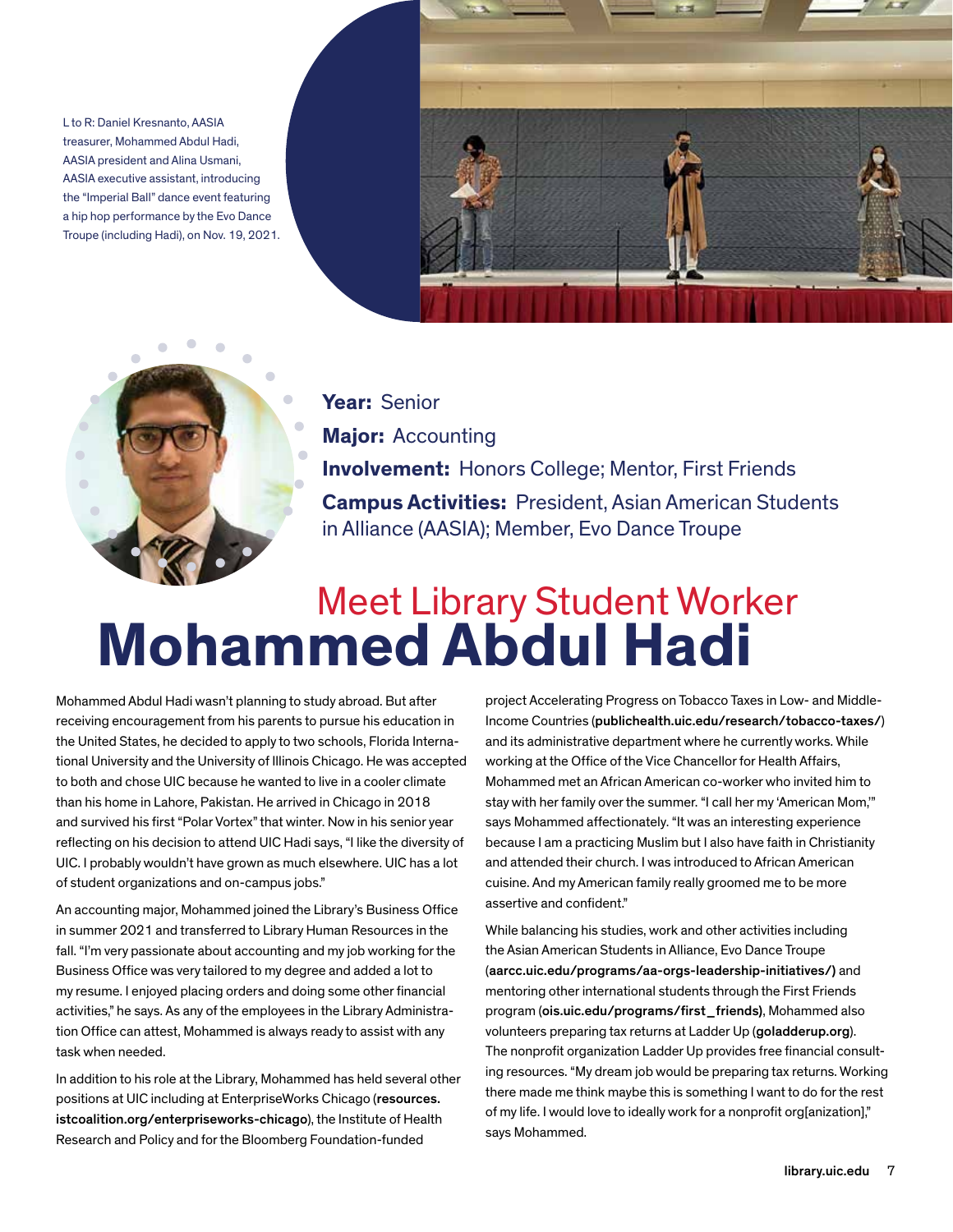

# Library life during COVID-19 **Supporting our students**

### By Elena Carrillo, Paula Dempsey, Jennifer M. Jackson and Teresa Helena Moreno

When the UIC University Library closed on March 27, 2020, it seemed impossible that the stacks, study rooms and tables would remain empty until August. Yet even with the buildings closed, the Library continued to help students with their coursework and research. Through Chat with a Librarian, an instant messaging service, librarians provided virtual assistance 140 hours/week. By Sept. 2020, Chat interactions had climbed 42% over Sept. 2019. Individual research consultations with a librarian also jumped 175% when working on Zoom became second nature. Interlibrary loan article delivery continued uninterrupted.

The Library's Undergraduate Engagement Program successfully implemented online versions of new student orientations and other programs including:

- The Wall of Encouragement: [go.library.uic.edu/encourage](https://go.library.uic.edu/encourage)
- Heritage Month books displays: [go.library.uic.edu/newbooks](https://go.library.uic.edu/newbooks)

However, students also needed space to study and access to computers and print books. On July 13, 2020, the Richard J. Daley Library began a low-contact pick-up service for the UIC community. The Library of the Health Sciences-Chicago also implemented a direct delivery service.

 $\overline{a}$ In late Aug. 2020, LHS-Chicago and the Richard J. Daley Library reopened to the UIC community to provide study space and computers. The opening was contingent on necessary restrictions to keep everyone safe, such as a system to reserve socially distanced seating, masking up and restricting food and disposable beverage containers. Security staff and volunteer Wellness Ambassadors helped ensure patrons followed health safety protocols.

Similarly, the Library of the Health Sciences-Peoria and the Crawford Library of the Health Sciences-Rockford adjusted hours and staffing to provide a safe environment. Through summer 2021 and into the fall, LHS-Peoria gradually restored spaces and services such as study rooms, increasing seating capacity and providing outdoor "activity sets" (tennis, basketball, etc.). To welcome students back to campus, LHS-Peoria developed rotating displays for its new Gallery Wall celebrating founding librarian Beverly Allen, Hispanic Heritage Month and graphic medicine artwork.

In Fall 2021, UIC established vaccination disclosure protocols and eased capacity limits, enabling the Library to serve the University community members who returned to campus for in-person instruction. Virtual services remain an essential part of reaching students.

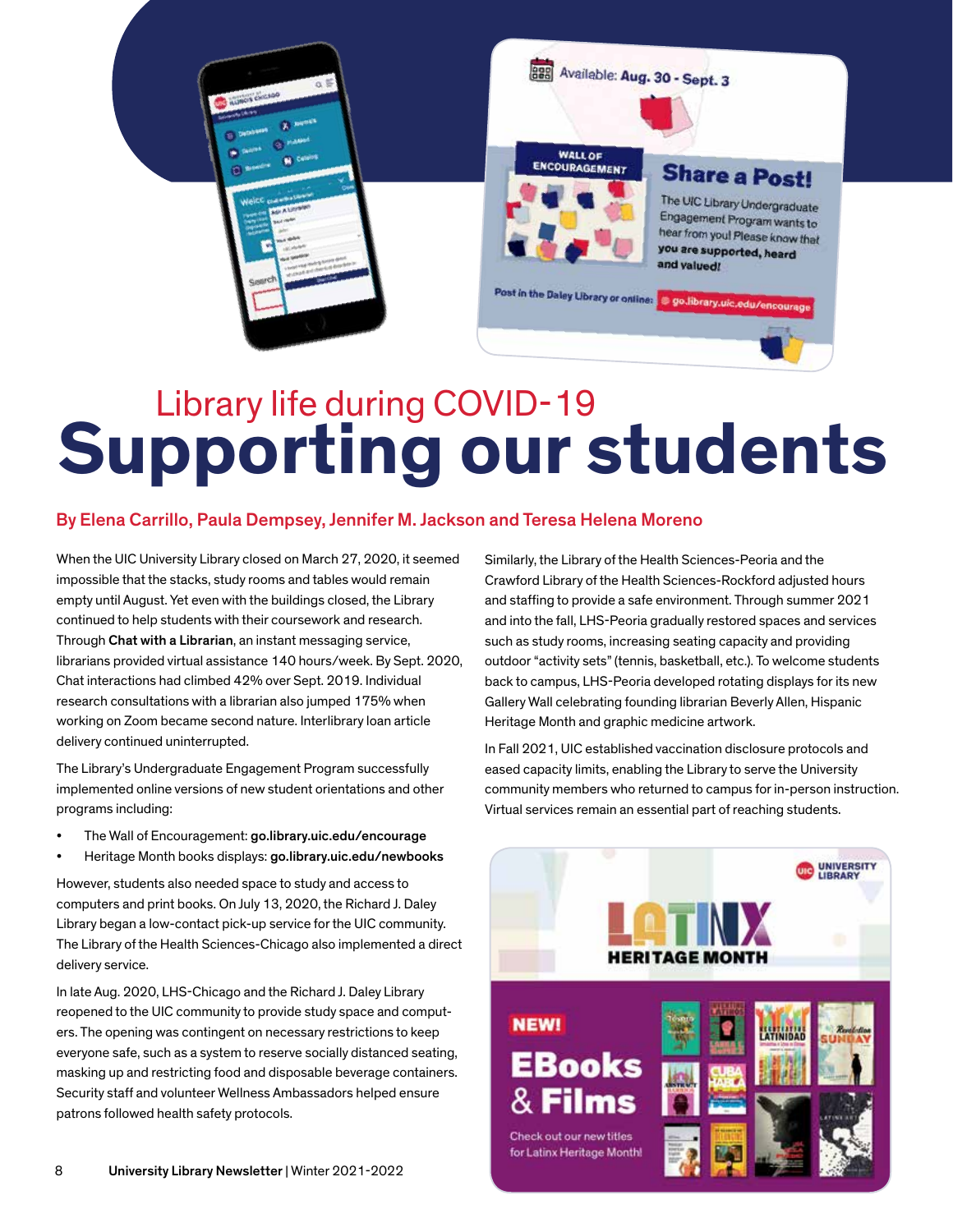# **Library student surveys**  UIC student voices

How was your overall experience in the library? Please indicate your level of agreement with each of the following statements.

### By Jung Mi Scoulas

The Library's role in student success includes providing safe spaces to study, work collaboratively on class projects and learn how to find information resources that ensure academic achievement. The Library conducts ongoing assessment to understand students' experiences in its spaces and to make improvements in hours, technology, security and building services.

The COVID-19 pandemic brought radical changes to in-person services, and the Library sought students' opinions and concerns about returning to campus and to a library with strict health safety protocols: daily health checks, six-foot physical distancing, masking, sanitizing surfaces in public spaces. Through the planning stages in summer and reopening in fall 2020, the Library enlisted several channels of communication to gather students' feedback including conducting focus groups and monthly surveys of students who came into the building, having a dedicated email account to which administrators responded and providing "Ask a Librarian" service.

Students related their experiences and suggestions in the monthly surveys, and the Library improved processes where it could be fexible in addressing needs while still maintaining safety protocols. As a result of student feedback, the reservation procedure was adjusted and clearer signage simplified entry into the buildings. Some student requests such as being allowed to eat in the building could not be approved because of campus health regulations.

A total of 540 respondents completed the survey during Fall 2020, and the findings showed that more than 90% of patrons reported positive experiences related to cleanliness of the library, feeling safe in the library and clear health safety guidelines. Regarding patrons' experience with reservation systems, the results suggest, patrons had difficulty in reserving and finding their seats at the beginning of the semester, but their experience improved as the semester went by. However, library building hours was rated the least agreeable throughout Fall 2020.

During the middle of the pandemic, the biennial survey was distributed February–March 2021 asking students to rate satisfaction with virtual and physical services and explain how their use of Library resources contributes to academic success. A total of 3,379 students completed the survey for a response rate of 10.8%. Findings of in-person experiences are consistent with results from monthly surveys in fall 2020, spring 2021 and fall 2021 semesters. The Library hopes to make suggested changes in health protocols as soon as the end of the pandemic makes this possible. (Fig. 1).

Read the details of the library student surveys by following links to Dr. Jung Mi Scoulas' published works on [orcid.org,](https://orcid.org) ID 0000-0002- 7536-295X

### Fig. 1. Experience in the library during pandemic





Note: "I was able to reserve a space easily" and "I was able to find my reserved seat easily" were applicable to only at the Richard J. Daley Library and the Library of the HealthSciences-Chicago.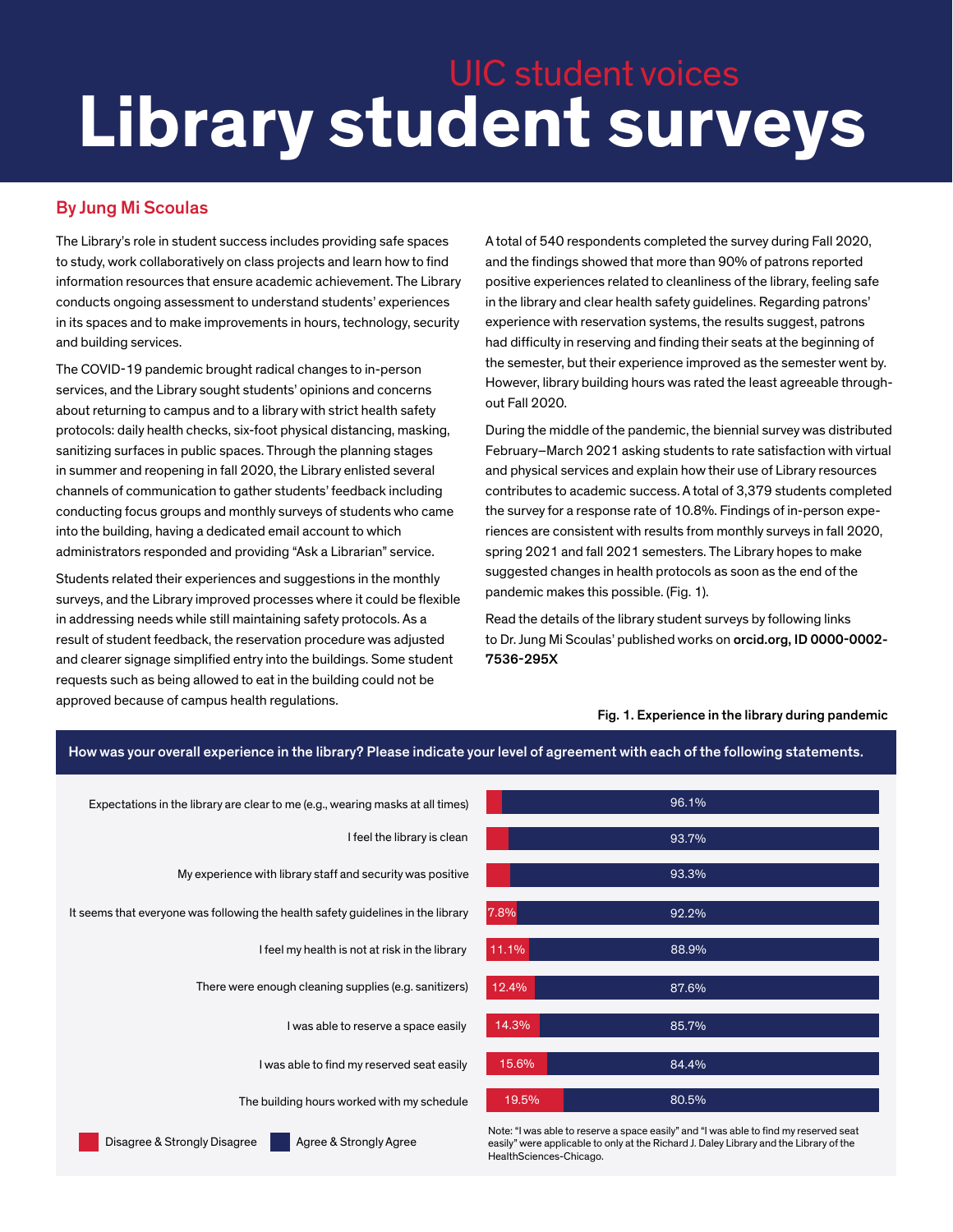







Sandra De Groo









UIC University Library faculty members have a sustained record of producing, publishing and presenting scholarship in a diverse range of areas infuencing local practice and the discipline of library and information studies including:

- Scholarly Communication and Data Librarianship
- Digital Scholarship and Open Educational Resources
- Evidence-Based Medicine and Health Informatics
- More

Since the 1990s, the UIC Library has ranked in the top ten among U.S. academic libraries for productivity based on the number of articles published. These pages represent a selective portion of Library faculty scholarship in 2020-2021.





 Brunskill, A., & Hanneke, R. (2021). "Students who are non-users of their academic library: A scoping review." The Journal of Academic Librarianship, 47(5), 102423. [doi.org/10.1016/j.acalib.2021.102423](https://doi.org/10.1016/j.acalib.2021.102423) 

Brunskill, A., Lantz, C., & Mundle, K. (2021). "What information are we providing to users with disabilities? An analysis of ARL Libraries' accessibility webpages." College & Research Libraries, 82(7). [doi.org/10.5860/](https://doi.org/10.5860) crl.82.7.935

Darcovich, J. (2021). "Unfixed: photography and decolonial imagination in West Africa—Book Review." ARLIS Reviews. [joomla.arlisna.org](https://joomla.arlisna.org)/ publications/reviews/2260-unfxed-photography-and-decolonialimagination-in-west-africa

student data-focused data management education program." Journal of Griffin, T. M. (2021). "Knowledge and practice changes following a Librarianship and Scholarly Communication, 9(1). [doi.org/10.31274/](https://doi.org/10.31274) jlsc.12906

Hackbart-Dean, P. (2021). Processing. In P. Franks (Ed.), The Handbook of Archival Practice (pp. 174-177). Rowan & Littlefield. [rowman.com/](https://rowman.com) ISBN/9781538137345/The-Handbook-of-Archival-Practice

 Johnson-Barlow, E. M., & Lehnen, C. (2021). "A scoping review of the application of systematic instructional design and instructional design models by academic librarians." The Journal of Academic Librarianship, 47(5), 102382. [doi.org/10.1016/j.acalib.2021.102382](https://doi.org/10.1016/j.acalib.2021.102382)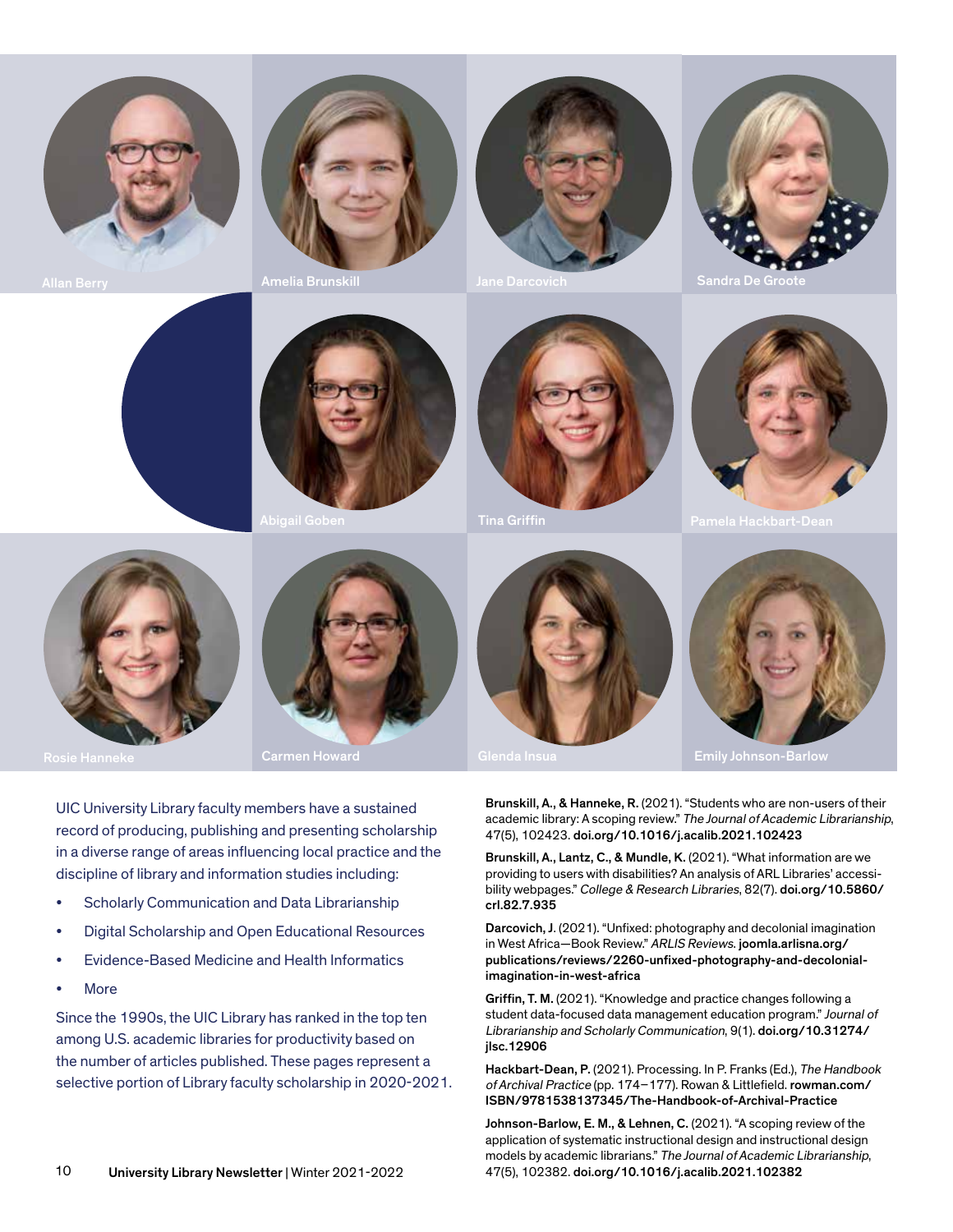



Catherine Lantz Deborah Lauseng

# **Research** Library Faculty Selective 2020-2021













\*Jones K.M.L., Asher A., Goben A., Perry M., Salo D., Briney K., Robertshaw M.B. (2020) "'We're being tracked at all times': Student perspectives of their privacy in relation to learning analytics in higher education." Journal of the Association for Information Science and Technology, 71( 9), 1044- 1059. [doi.org/10.1002/asi.24358](https://doi.org/10.1002/asi.24358) 

Lauseng, D. L., Howard, C., Scoulas, J. M., & Berry, A. (2021). "Assessing online library guide use and open educational resource (OER) potential: An evidence-based decision-making approach." Journal of Web Librarianship, 15(3), 128–153. [doi.org/10.1080/19322909.2021.1935396](https://doi.org/10.1080/19322909.2021.1935396)

Lehnen, C. A. (2021). "Skills, support networks, and socialization: Needs of dissertating graduate students." The Journal of Academic Librarianship, 47(5), 102430. [doi.org/10.1016/j.acalib.2021.102430](https://doi.org/10.1016/j.acalib.2021.102430) 

Lehnen, C., & Insua, G. M. (2021). "Browsing, networking, contextualizing: Research practices of humanists and implications for library instruction." portal: Libraries and the Academy, 21(2), 275–297. [doi.org/10.1353](https://doi.org/10.1353)/ pla.2021.0016

Midgley, W., & Mundle, K. (2021, October 1). "Hanging from the ledger: Rescuing acquisitions processes with reporting codes." DC Ex Libris Regional User Group 2021 Annual Meeting, Online.

Nickum, A., Thormodson, K., & Francis, M. (2021). "Developing a controlled vocabulary for curriculum mapping: A case study." Science & Technology Libraries, 40(2), 214–223. [doi.org/10.1080/](https://doi.org/10.1080) 0194262X.2020.1860184



management education in nursing doctoral programs." Journal of Raszewski, R., Goben, A. H., Bergren, M. D., Jones, K., Ryan, C., Steffen, A. D., & Vonderheid, S. C. (2021). "A survey of current practices in data Professional Nursing, 37(1), 155–162. [doi.org/10.1016/](https://doi.org/10.1016) j.profnurs.2020.06.003

Scoulas, J. M., Aksu Dunya, B., & De Groote, S. L. (2021). "Validating students' library experience survey using Rasch model." Library & Information Science Research, 43(1), 101071. [doi.org/10.1016/j.lisr.2021.101071](https://doi.org/10.1016/j.lisr.2021.101071) 

Scoulas, J. M., & De Groote, S. L. (2021). "University students' library experience and its impact on their GPA during the pandemic." Journal of Library Administration, 61(7), 813–837. [doi.org/10.1080/01930826.2021](https://doi.org/10.1080/01930826.2021). 1972730

Warren, K. E. (2021). "Reimagining instruction in special collections: The special case of Haiti." The American Archivist, 83(2), 289–321. [doi.org/10.17723/0360-9081-83.2.289](https://doi.org/10.17723/0360-9081-83.2.289)

Wheeler, J. (2021). "How much is not enough?' Public library outreach to 'disadvantaged' communities in the War on Poverty." The Library Quarterly, 91(2), 190–208. [doi.org/10.1086/713043](https://doi.org/10.1086/713043) 

\*Abigail Goben received the Stephen E. Wiberley, Jr. Library Faculty Publication Award for this article.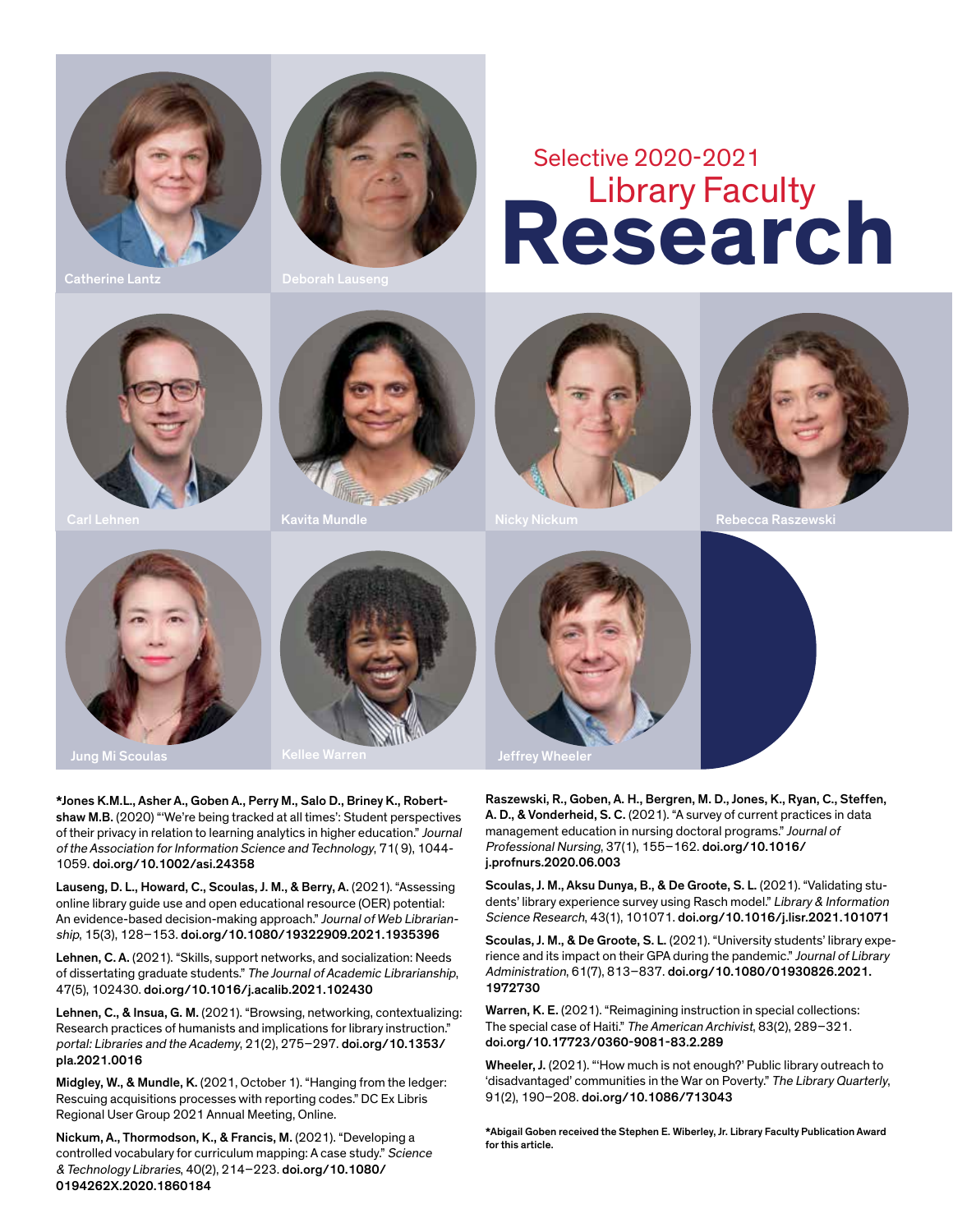# Congrats to our **Library stars!**

the Entersity of Him **JANICE WATKINS AWARD And Paul Service In** Yolanda Renee Ferguson

• • •

### **Yolanda Ferguson**  Janice Watkins Award

Gallega Li

Sponsored by the UIC Staff Advisory Council, the Janice Watkins Award recognizes exceptional Civil Service employees for their distinguished service to the University. The Library was pleased to learn that Yolanda Ferguson was recognized with this award.

Yolanda Ferguson has been part of the Richard J. Daley Library's Access Services department for more than 23 years. In normal semesters, about 8,500 visitors per day come through the doors of the Library. Yolanda welcomes them, answers their questions and checks on their well-being. For many, Yolanda's greetings are a pleasant bonus in their day. Even more, students have testifed that when they felt disheartened, hopeless or sad, Yolanda was a daily source of encouragement and inspiration that enabled them to achieve their educational goals.

Yolanda Ferguson's significance to the Library and the UIC community gained even more importance during the pandemic. When the building opened to the UIC community in Aug. 2020, it was a different world where patrons had to follow many health safety guidelines. Yolanda was there to deal with difficult changes with the kindest and calmest demeanor.

Yolanda's warmth and generosity extend to activities sponsored by her church. She is consistently available to provide food, clothes and counseling and to refer those in need of basic necessities such as housing to appropriate services. The Library is proud that Yolanda is a part of our team.

### **Lynn McNish**  UIC Award of Merit

• •

• •

Lynn McNish, senior library specialist in the UIC Library's Resource Acquisition and Management (RAM) department, was recognized with a 2021 Award of Merit. This university-wide honor shows appreciation for staff who exhibit service, commitment and dedication to the mission and goals of the university.

Lynn's work is essential to the success of UIC students and faculty because she acquires and processes payments for the print and online materials they need for learning, instruction and research. She recently triumphed over extraordinary challenges in her job when the Library implemented different software to manage vendors, orders and the online catalog. Consistently a friendly, calm and approachable colleague, Lynn shone as a leader and expert as her department transitioned to new technology and workflows-with all the complications of working in the pandemic environment.

Lynn McNish joined the Library in 1994. RAM is a behind-the-scenes department, and the UIC community that benefits from its work is often unaware of the experienced, dedicated staff who ensure that scholarly materials are seamlessly available to them.

The Library is especially proud that Lynn's contributions to student learning and faculty research have been recognized with the prestigious UIC Award of Merit.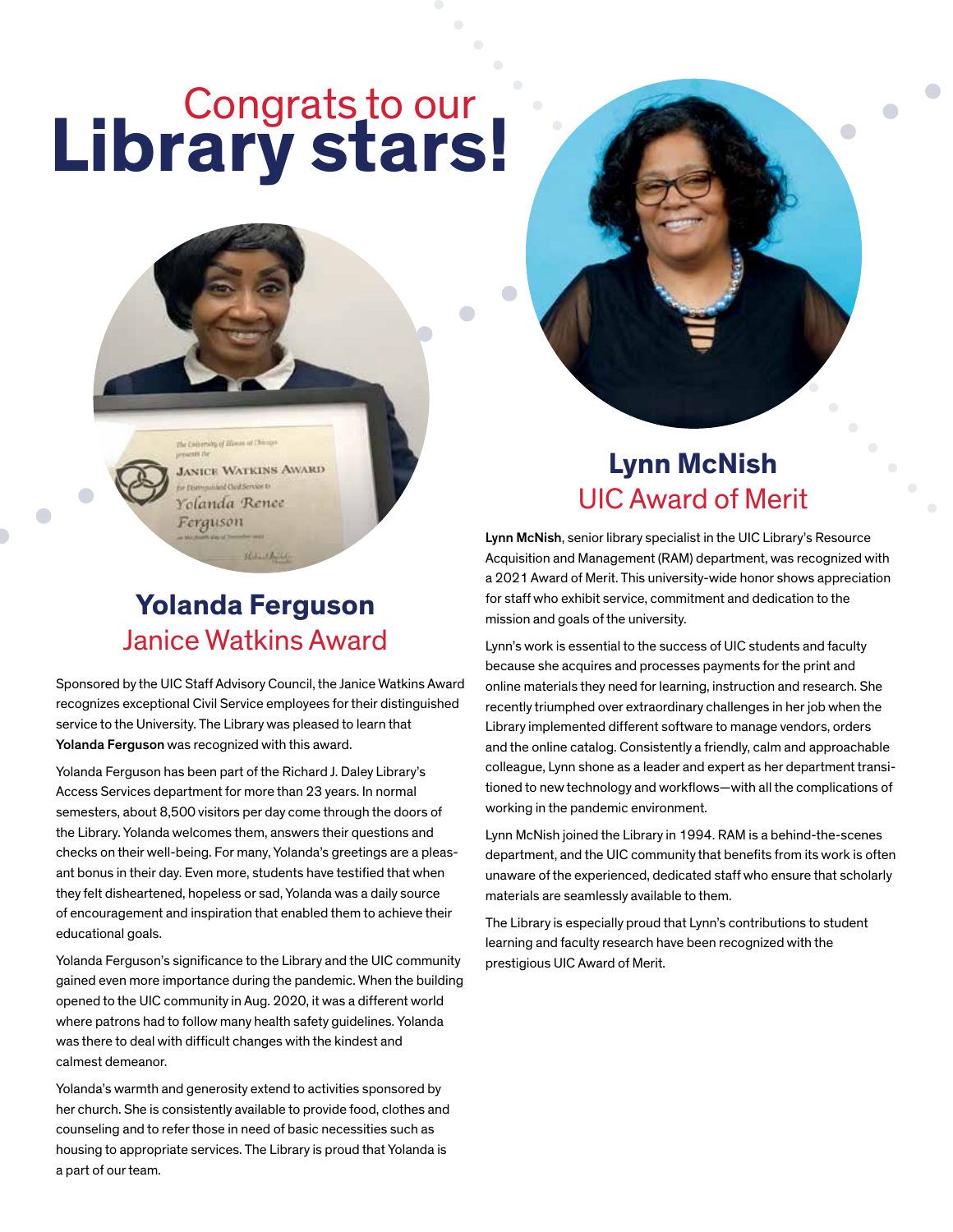

### **Example 8 Figure 2 Example 2 Figure 2 Figure 2 Figure 2 Figure 2 Figure 2 Figure 2 Figure 2 Figure 2 Figure 2 Figure 2 Figure 2 Figure 2 Figure 2 Figure 2 Figure 2 Figure 2 Figure 2 Figure 2 Figure 2 Figure 2 Figure 2 Fig**

and University Archives. In this role, Leanna responsibility include recruiting and onboard-<br>
expressed to official superifundational responsibility include recruiting and onboardoversees the official repository for historical ing, leave of absence management, job and the serve in the serv<br>assets from UIC as well as its predecessor and description development and HR projects. assets from UIC as well as its predecessor description development and HR projects. University of Illinois Urbana-Champaign and ment and HR operations from state and ment and HR operations from state and ment and HR operations from state and was previously the university archivist at Baylor root-for-profit agencies.<br>University in Waco, Texas. University in Waco, Texas. **1988** Leanna Barcelona is the University Archivist Ken Broady is the HR Generalist in Library<br>2011 and Assistant Professor in Special Collections Human Resources. His primary areas of end on the same state in the state in the state in the state in terminal control of the state in terminal of the University of Illinois Urbana-Champaign and state and the operations from state and state and state and state University in waco, rexas.<br>
Second the contract of the contract of the contract of the contract of the contract of the contract of the contract of the contract of the contract of the contract of the contract of the contrac

Leanna Barcelona is the University Archivist Ken Broady is the HR Generalist in Library • • Human Resources. His primary areas of Ken brings extensive experience in recruit-

### • WELCOME NEW LIBRARY TEAM MEMBERS! • • • •  $\blacksquare$ • • • •

• • •



### **Emily Gilbert**

Information Services and Liaison Librarian<br>Internation Services and December 10 non-line of the Scholar and Scholar Holland Scholar Internation Scholar In in the Information Services and Research **Jasmine Schreiber** Emily Communication department. Torin's department of the Information department. Torin's department. Emily supports the arty Communication department. Torin's<br>College of Medicine's educational and **Jasmine Schreiber** is a Library Specialist college of Medicine's educational and in the Access Services departmen



### **Jasmine Schreiber**

needs of the college, designs instructional assists with evening and weekend opera-<br>support research initiatives and offers feed-<br>back on collections development decisions. environment in the library. Her responsibil-<br>ties preparation of new materials.



### **Torin White**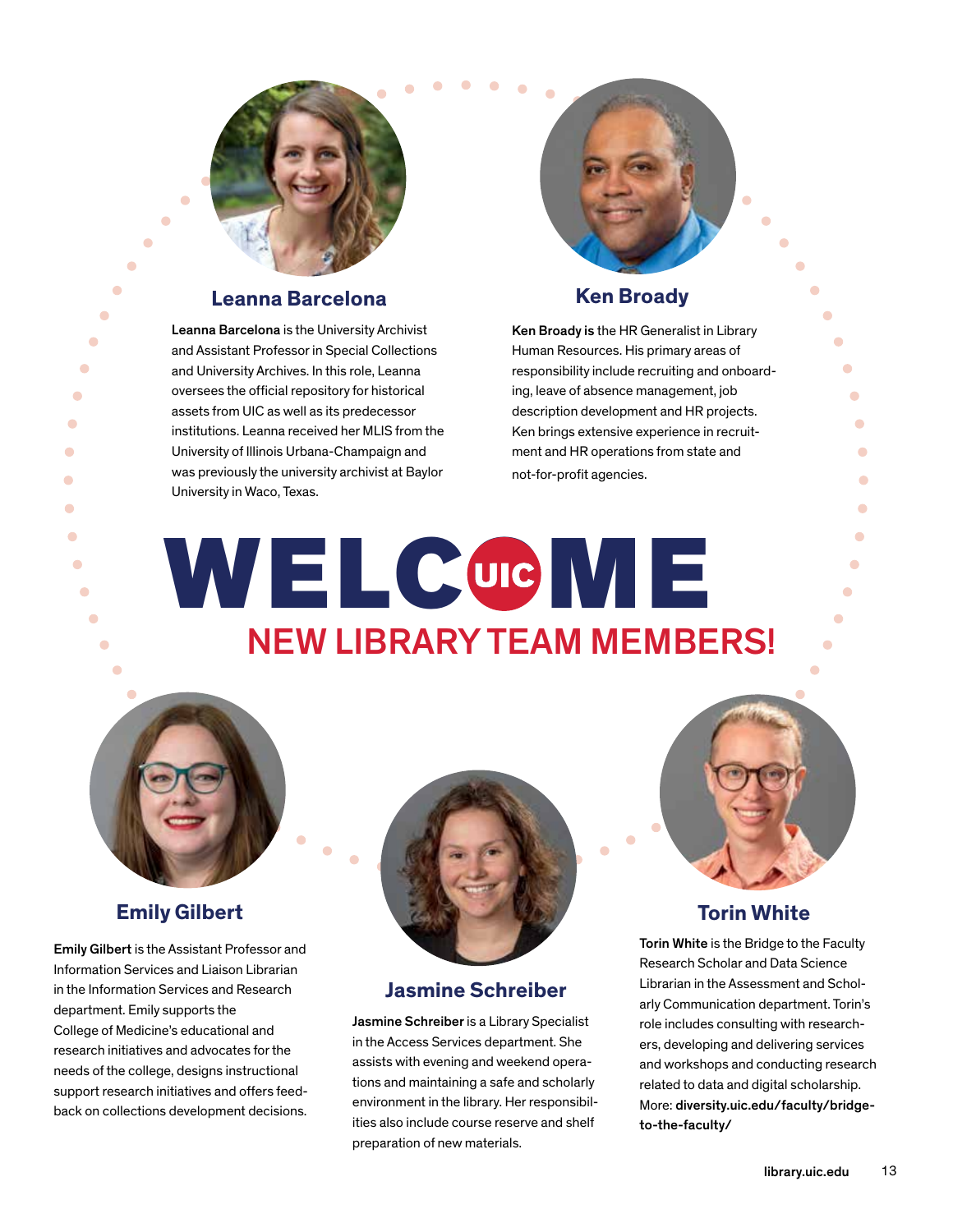# Excellence in nursing education **20 years of NExT**

### By Carmen Howard

Since 2001, the University of Illinois at Chicago's (UIC) Library of the Health Sciences and College of Nursing have conducted evidence-based practice (EBP) nursing education programs. Officially renamed Nursing Experts: Translating the Evidence (NExT) in 2014, the programs have expanded and built upon each other and now reach a limited national audience.  $\overline{a}$ 

Led by UIC, NExT's strength comes from connections between librarians and nurses at multiple institutions. The programs' goals are providing equal access to biomedical information to all U.S. health professionals and encouraging the use of scientific evidence to guide healthcare decision making. Partners include

Western Illinois University, Carle Health System, UI Health, public health departments and rural and urban hospitals, as well as multiple host and beta-testing sites. Dr. Krista Jones, DNP, MSN, RN, PHNA-BC, principal investigator and director of the UIC College of Nursing's Urbana Regional Campus, affrms the value of interprofessional teams stating, "The collaboration of library and nursing faculty has resulted in a proven and successful partnership that has provided instruction in and promotion of the use of evidence-based health information to a public/school health and acute/ambulatory care nursing audience."



In Phase 1, EBP workshops In Phase 2, the in-person for public health were con- content was converted to ducted in multiple locations an interactive, asynchronous throughout the state of online course module with Illinois. Each workshop was three free CEs available taught by a nurse/librarian through the NExT portal. team and included a lecture, During this phase, the case study and hands-on project began to reach activities. Three continuing beyond Illinois. education credits (CEs) were granted to participating nurses for free. The NExT portal (**[go.uic.edu/nextebp](https://go.uic.edu/nextebp)**) was also developed to provide a resource for self-directed learning and future reference.





NExT Project Reach by Participant-Reported Zipcode Data for All<br>Instructional Formats as of October 31, 2021.

course was developed. intensive national marketing educational resource.

> "I learned how to advocate for my patients better, I will educate patients on the evidence behind why they are receiving their care. Knowing more about the 'how' will help me when I'm trying to find the answers to the 'why' questions I encounter."

— NExT course participant

 All phases of NExT and much of the earlier work have beneftted from funding from the Network of the National Library of Medicine/National 14 University Library Newsletter | Winter 2021-2022 Institutes of Health (**[nnlm.gov](https://nnlm.gov)/**).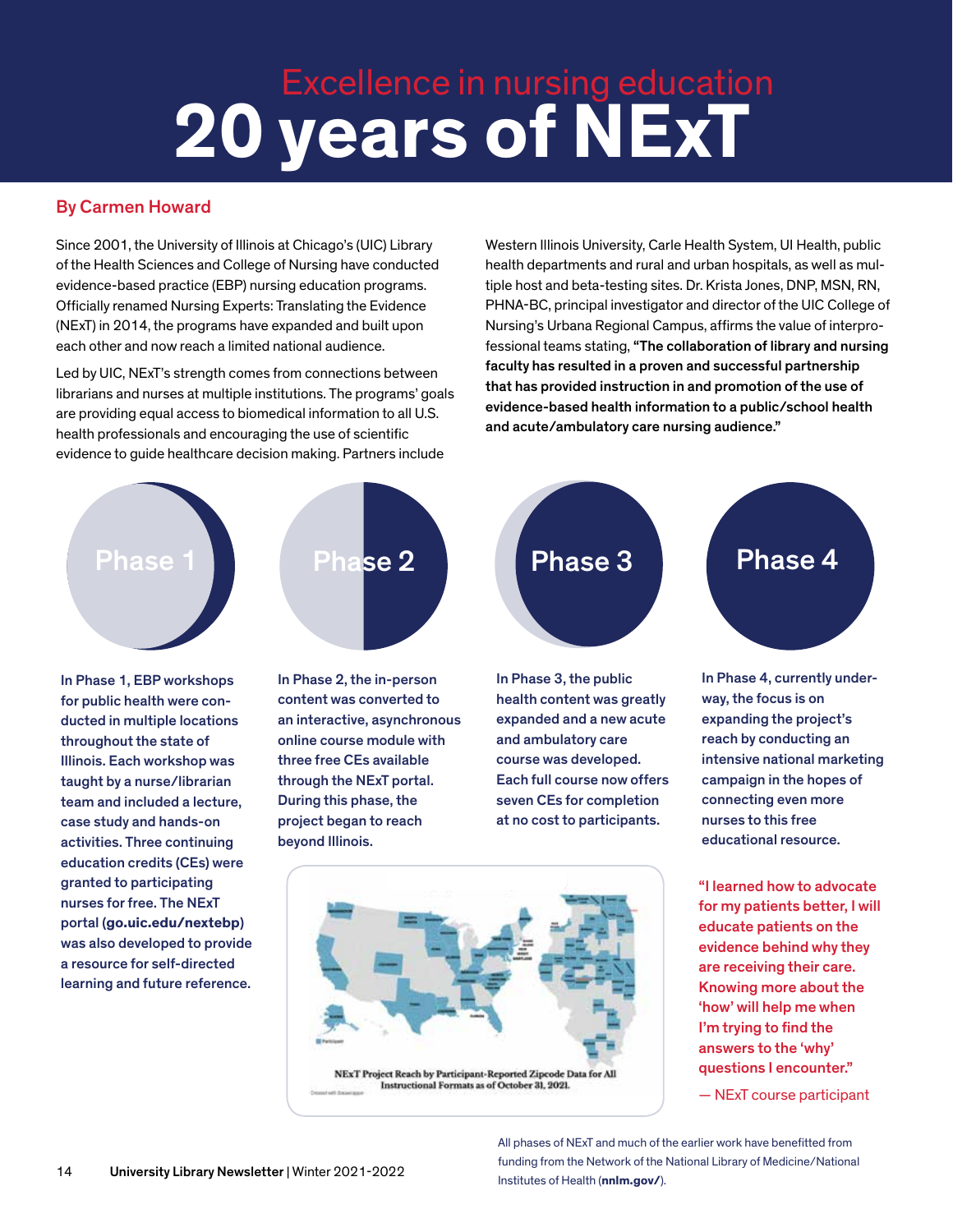# **Archives come alive**  Virtual exhibits and tours

### By Pamela Hackbart-Dean

the Library's Special Collections and University<br>Archives! Some are new and some are rede-Take a look at our online exhibits highlighting signed and expanded. The online exhibitions draw inspiration and content from the historic records in the collections that document the

history of Chicago and the University of Illinois Chicago. These materials–photographs, manuscripts, newspapers, maps, artifacts and audiovisual materials–are fundamental to a more complete understanding of events, people and places in UIC and Chicago history.



The recently launched Millennium City: Richard M. Daley & Global Chicago online exhibit complements our political collections. Drawing on the Richard M. Daley Oral History project, the exhibit gives researchers and students a visually appealing way to explore that collection's extensive interviews with Daley's close

colleagues, friends and others who worked with him and knew him during his service as mayor from 1989 to 2011. The interviews provide a glimpse into Richard M. Daley's approach to the critical issues during his time in office, such as school privatization and choice, community policing, service-sector job policies and public housing reform.

### Circle of Care: The Horizon Hospice

 and comfort for the terminally ill and their spotlights the history of Chicago's first hospice, Horizon Hospice. The hospice opened in 1978 to provide palliative care families. The first patient was admitted in October 1978. By 1988, over 200 patients were served and by 1998, more than 500.



Ì. The hospice served patients in the Chicago area regardless of their ability to pay. It cared for most patients at home, but often worked with local hospitals, nursing homes and AIDS residences. In 2015, Horizon Hospice merged with JourneyCare and Midwest CareCenter to form JourneyCare.



 Nostalgic for the UIC of yesteryear? j Plan a virtual walking tour with The Historic Netsch Campus which reintroduces you to the modernist architecture found on the East Side of the University of Illinois Chicago. Internationally acclaimed architect Walter Netsch, of the Chicago firm of Skidmore, Owings, and Merrill, designed the campus



A wider ranging excursion into UIC history can be found in Coming Full Circle: The History of UIC. This online exhibit traces the university's development up to 1982. It starts with UIC's origins as late nineteenth-century private health colleges, such as the Chicago College of Pharmacy (founded 1859),

i. the College of Physicians and Surgeons (founded 1882) and the Columbian College of Dentistry (founded 1891). It tells the story of the Chicago Undergraduate Division at Navy Pier from the 1940s through the early 1960s. It finishes with a look at the formation of what was called the "Chicago Circle Campus" and what we know of today as the East Side of the University of Illinois Chicago.

Chicago Alert! The City Plans for Atomic Attack examines how views on and plans for civil defense evolved in Chicago from the early years of the Cold War, which began after World War II ended in 1945, through the 1980s. It argues that civil defense campaigns were meant to both scare and reassure citizens, relying on widespread fear engendered by the Cold War and appealing to American values rooted in individualism, consumerism, volunteerism and free-market capitalism. This online exhibit is based on a physical exhibit formerly on display in

the Daley Library. It features a number of documents, maps, photographs and memorabilia from the holdings in Special Collections. Among those are materials from UIC's own history as it planned for a potential Armageddon and did studies on the psychological effects of living in a fallout shelter.



students who are just beginning their higher<br>education journey: These exhibits are an invaluable tool for seasoned researchers and undergraduate

between 1963 and 1968.<br>[library.uic.edu/collections/digital/exhibits/](https://library.uic.edu/collections/digital/exhibits)